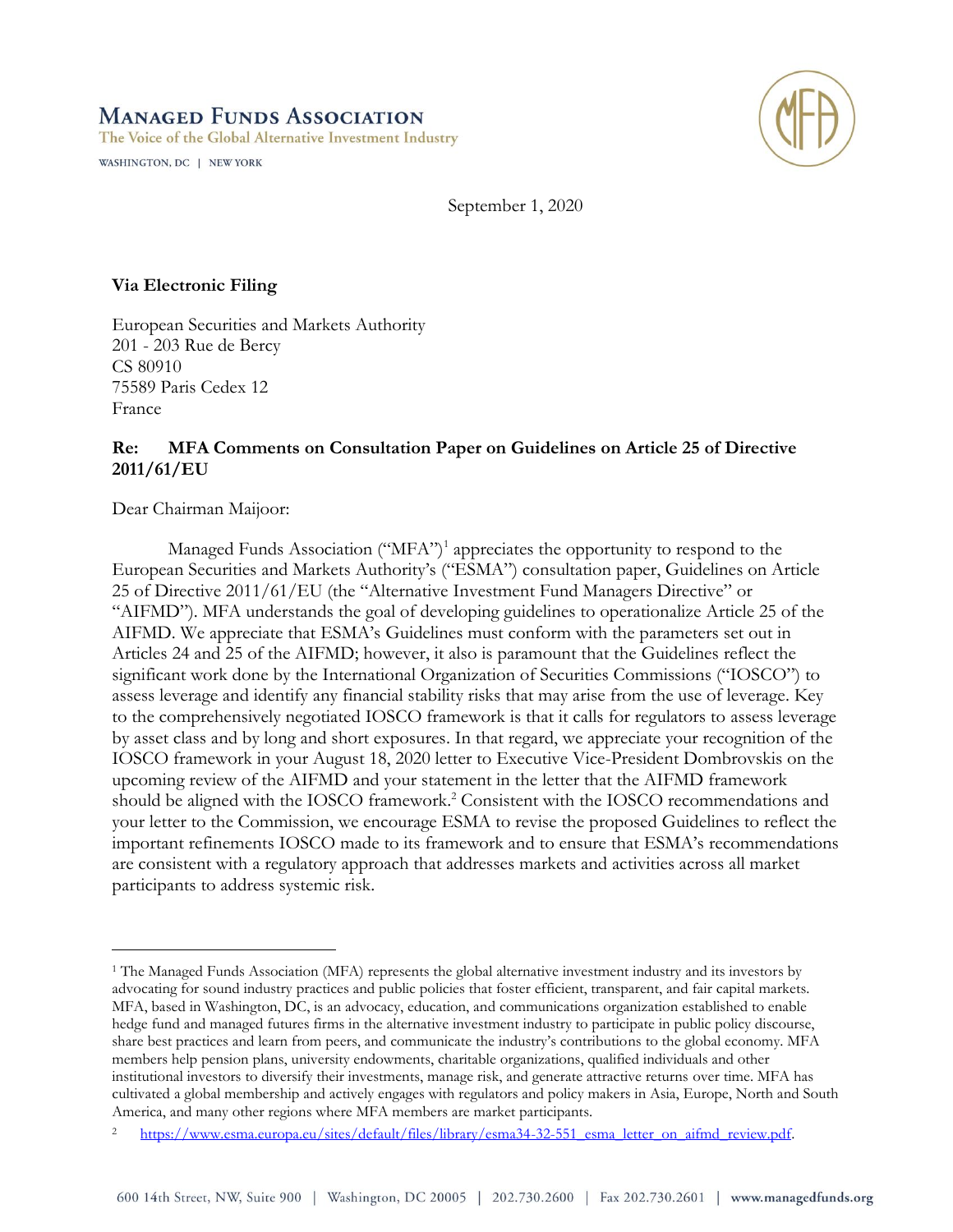ESMA September 1, 2020 Page 2 of 7

As discussed in more detail in response to the questions set out in the Guidelines, we encourage ESMA to modify its Guidelines in several important ways. Specifically, the Guidelines should:

- (1) incorporate the work done by the International Organization of Securities Commissions ("IOSCO") by discussing the importance of assessing leverage broken down by asset class and by long and short exposures and identifying the limitations on using gross notional metrics in assessing leverage;
- (2) recommend that national competent authorities ("NCAs") assess systemic risk by analyzing investment fund use of leverage in the context of the broader markets in which funds operate, and not simply by comparing the characteristics of alternative investment funds to other similar funds;
- (3) recommend that NCAs consider how regulations focused on markets and activities across all market participants would better address identified risks than imposing leverage limits under Article 25 of the AIFMD; and
- (4) provide a framework for NCAs to identify whether the use of leverage creates risk, determine whether the particular use of leverage in a fund increases or decreases risk in a fund, whether that risk is systemic in nature or another type of risk.

## **Q1. What are your views on the frequency at which the risk assessments should be performed by NCAs?**

No comments.

**Q2. What are your views on the sample of funds to be included under Step 1? Do you agree in including in the risk assessment not only substantially leveraged funds but also funds not employing leverage on a substantial basis which may pose financial stability risks?** 

No comments.

**Q3. Do you agree with the proposed threshold identified under Step 1? Would you set the same threshold for all AIFs, or would you be in favour of setting different thresholds based for different types of AIFs (e.g.: real estate, hedge funds, private equity etc) or sub-types of AIFs (please specify) based on a statistical analysis (e.g. percentile)? Should you prefer the latter option, please provide proposals and detailed arguments and justification supporting them**.

We believe that the Step 1 thresholds should be designed to efficiently identify funds that warrant a further, risk-based assessment by NCAs. We believe that the first proposed threshold is likely to be overinclusive in this regard, as the threshold of "employing leverage on a substantial basis" in Article 24 of AIFMD was intended as a threshold for reporting purposes, not as a metric for subjecting funds to additional regulatory scrutiny or an indication of risk. Further, the proposed threshold does not distinguish leverage by asset class or by long and short exposures, which were critical parts of IOSCO's recommendations on how to assess potential financial stability risk arising from the use of leverage.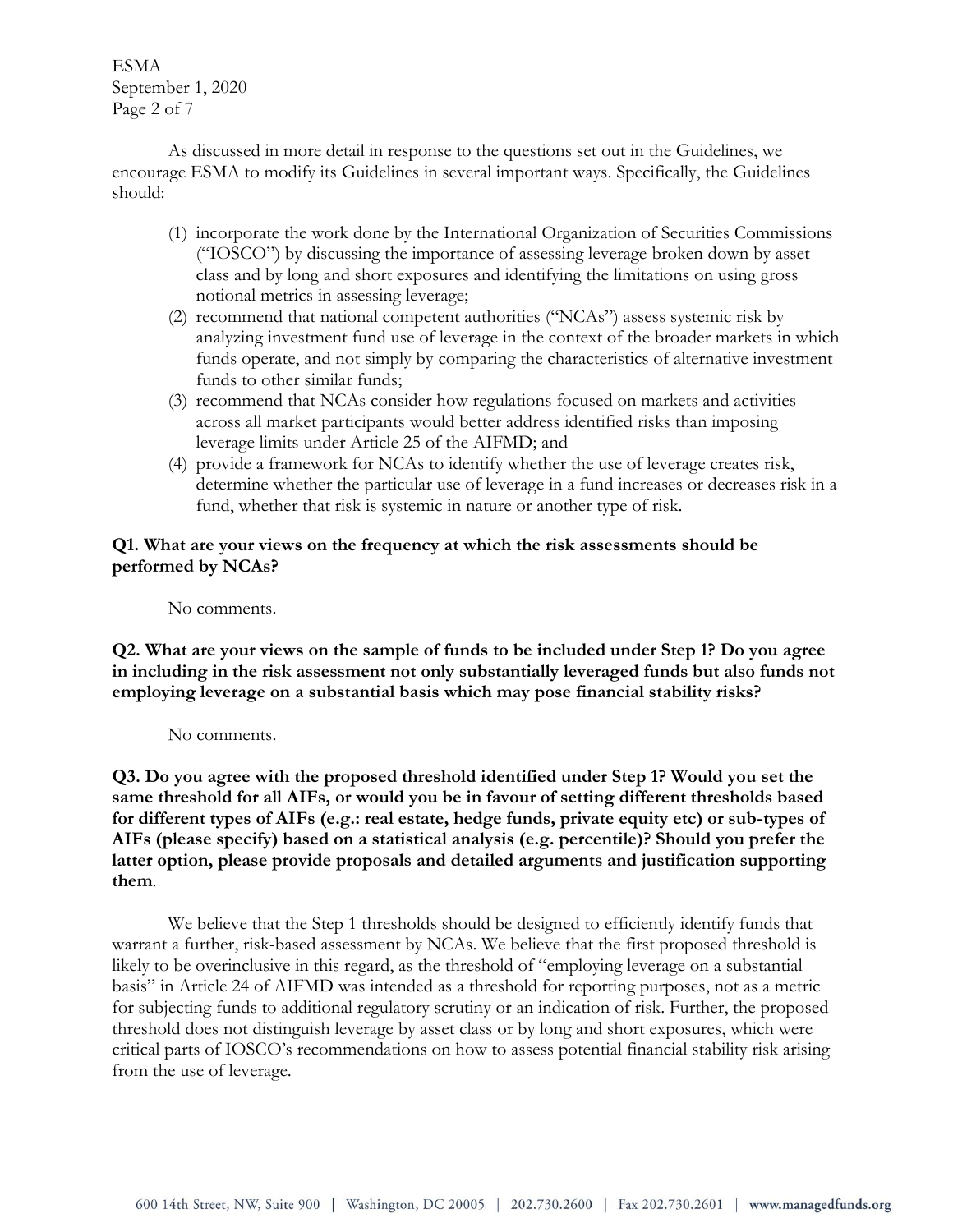ESMA September 1, 2020 Page 3 of 7

We also do not believe that the proposed method of calculating funds with "unusually high use of leverage" is well suited to efficiently identify funds for further review. In particular, comparing a fund's use of leverage only to other funds of the same type or comparing a fund's use of leverage to its historical average, particularly if that leverage comparison does not distinguish leverage by asset class and by long and short exposures, will not help identify whether a fund poses financial stability risk. By overstating potential risks associated with the use of leverage in lower risk assets (or leverage to reduce overall portfolio risk) and understating potential risks associated with the use of leverage in higher risk assets, we believe the proposed approach is likely to be both overinclusive and underinclusive in identifying potential risks associated with the use of leverage.

IOSCO worked closely with its member regulators and industry participants as it developed a meaningful approach to measure leverage and assess potential systemic risks arising from the use of leverage. Unless data are distinguished by asset class and by long and short exposures, NCAs are likely to make regulatory decisions based on misleading signals, which could lead to potentially imposing leverage limits that could increase risk to fund investors, without addressing any potential systemic risks. Accordingly, we encourage ESMA to reconsider the proposed Step 1 thresholds to better identify funds whose use of leverage warrants further assessment. Discussed below are key elements we encourage ESMA to include in recommending a framework for measuring and assessing leverage.

### Measuring Leverage by Asset Class and by Long and Short Exposures

Consistent with IOSCO's framework for assessing leverage, we strongly encourage ESMA to recommend NCAs assess a fund's use of leverage by asset class and by long and short exposures, rather than as a single aggregate number.<sup>3</sup> While we recognize that data reported under the AIFMD may not allow for a full assessment on an asset class-by-asset class basis, we believe it is critical for ESMA's recommendations to recognize the importance of assessing leverage by asset class and by long and short exposures. As noted above, we appreciate that your August 18 letter to the European Commission supported aligning the AIFMD with the IOSCO framework.

Because asset classes each have distinct risk exposures,<sup>4</sup> leverage metrics based on a single aggregate number across asset classes do not provide a meaningful basis on which to make an assessment of the risks associated with an investment fund's use of leverage and are likely to mislead regulators. The significant differences in the relative riskiness of underlying asset types in derivatives contracts make a single aggregated leverage number meaningless, or worse, misleading; for example, a fund may have higher exposure to derivatives to gain exposure to low-risk assets, while a different fund may have more modest derivatives exposure, but to higher risk assets.

Avoiding the shortcomings of a single aggregated number by adopting an asset class-by-asset class model also gives regulators the ability to sum and compare similar exposures across relevant sets of leveraged funds allowing for a better assessment of the leverage-related risks posed by different funds across the financial system. IOSCO's report expressly acknowledges this, recommending that regulators assess leverage metrics by asset class and not as an aggregated single

<sup>&</sup>lt;sup>3</sup> IOSCO Recommendations for a Framework Assessing Leverage in Investment Funds (December 2019), available at[: https://www.iosco.org/library/pubdocs/pdf/IOSCOPD645.pdf.](https://www.iosco.org/library/pubdocs/pdf/IOSCOPD645.pdf)

<sup>4</sup> For example, the risk profile of a \$10 million notional position in interest rate swaps is very different from the risk profile of an equivalently sized position in credit default swaps.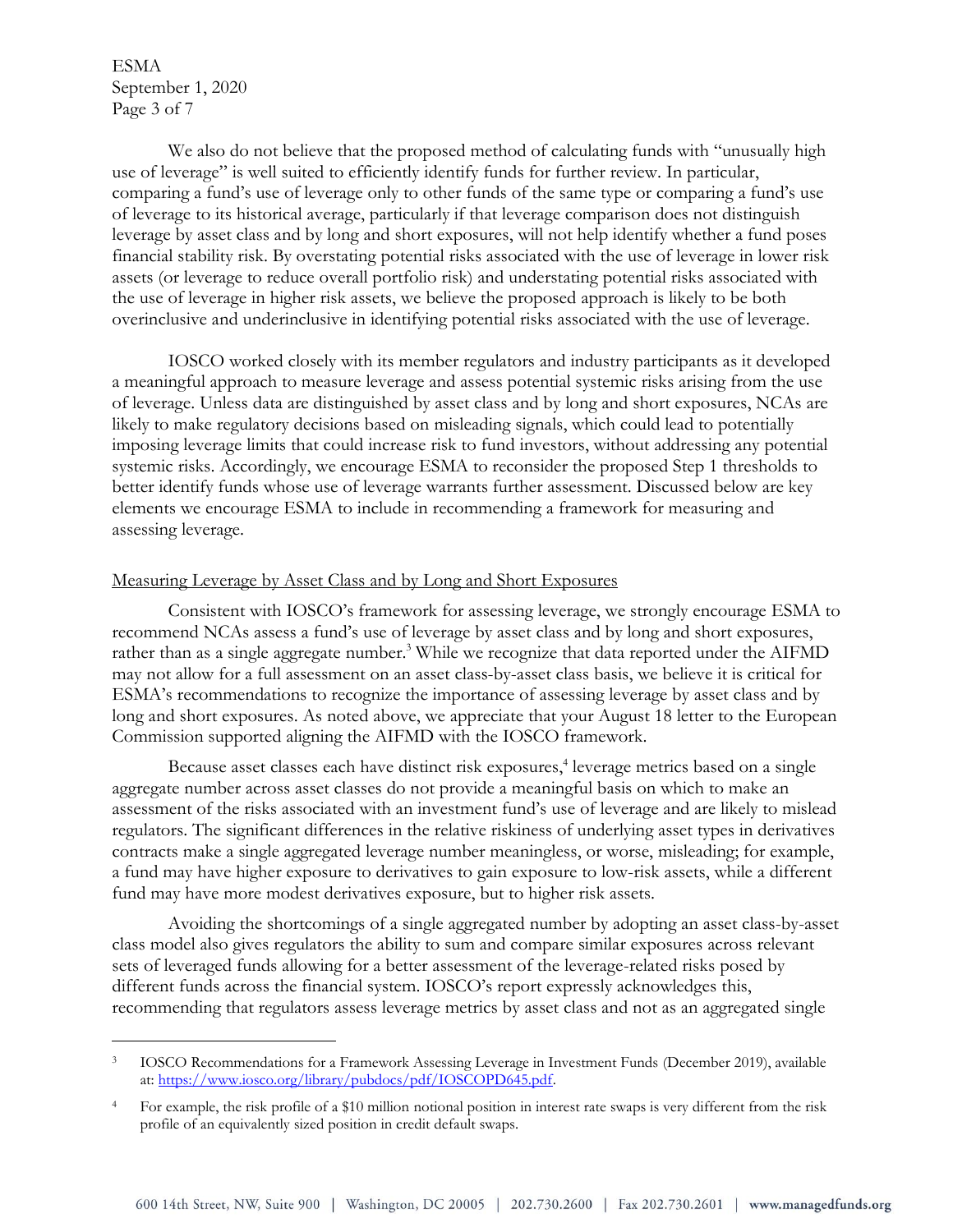ESMA September 1, 2020 Page 4 of 7

number. This approach supports the key policy objective to develop measures that allow for meaningful monitoring of leverage for financial stability purposes. We also note that the IOSCO report provides what MFA believes is a reasonable approach to determine the asset class breakdown.<sup>5</sup>

#### Gross Notional Exposure (GNE), Adjusted GNE, and Net Notional Exposure

In addition to measuring leverage by asset class and by long and short exposures, we encourage ESMA to consider the respective strengths and weaknesses of different metrics to measure and assess the use of leverage by investment funds. Notional measures of leverage, particularly unadjusted gross notional exposure ("GNE"), are misleading in that they do not represent the amount of leverage or risk of an investment fund's investment positions. To the extent that NCAs decide to use notional based metrics however, certain adjustments and netting should be used to make the metrics more risk sensitive, as outlined below.

*Adjusted* GNE metrics ("Adjusted GNE") can provide NCAs with a more meaningful measurement than unadjusted GNE, for example, by permitting adjustments to interest rate derivatives in terms of ten-year bond equivalents and permitting delta adjustments for options. We recommend that ESMA discourage the use of unadjusted GNE and instead clarify that it is mainly useful as a building block for calculating Adjusted GNE. We believe that including certain types of netting or hedging in calculating Adjusted GNE would provide a more refined metric for NCAs to consider in conducting assessments.

In addition, we believe that net notional exposure ("NNE") may be useful as an additional and complementary step to be considered alongside Adjusted GNE or as a standalone metric. Permitting the netting or hedging of eligible positions would add further refinement to the identification of risk, on an asset class basis.

Lastly, we encourage ESMA to state in final guidelines that a possible result of any NCA's assessment of leverage, in Step 1 or Step 2, is that no financial stability risk concerns exist and, accordingly, leverage limits do not need to be imposed. We believe that a multi-step approach is consistent with that principle as it contemplates that further consideration and regulatory work must be done *if* an NCA identifies a financial stability risk concern. For example, the Step 1 process might identify a fund or group of funds that have relatively higher amounts of leverage in a particular asset class, such that an NCA decides to conduct a further assessment of those funds.<sup>6</sup> As part of that Step 2 assessment, the NCA could determine that, after considering other relevant facts including counterparty exposures, the size of the market in which the fund trades, and the participation in that market by a number of other financial institutions that the fund(s) do not pose systemic risk.

We believe these proposed changes to the ESMA Guidelines would better align them with the IOSCO framework, consistent with the view expressed in your August 18 letter to the European Commission. As discussed in more detail below, we also encourage ESMA to recommend that NCAs consider how approaches that apply to market participants broadly, rather than imposing

<sup>5</sup> *See* table on page 10 of the IOSCO report.

<sup>&</sup>lt;sup>6</sup> We note that a result of the Step 1 process could be that an NCA determines no Step 2 assessment is required for any fund or group of funds.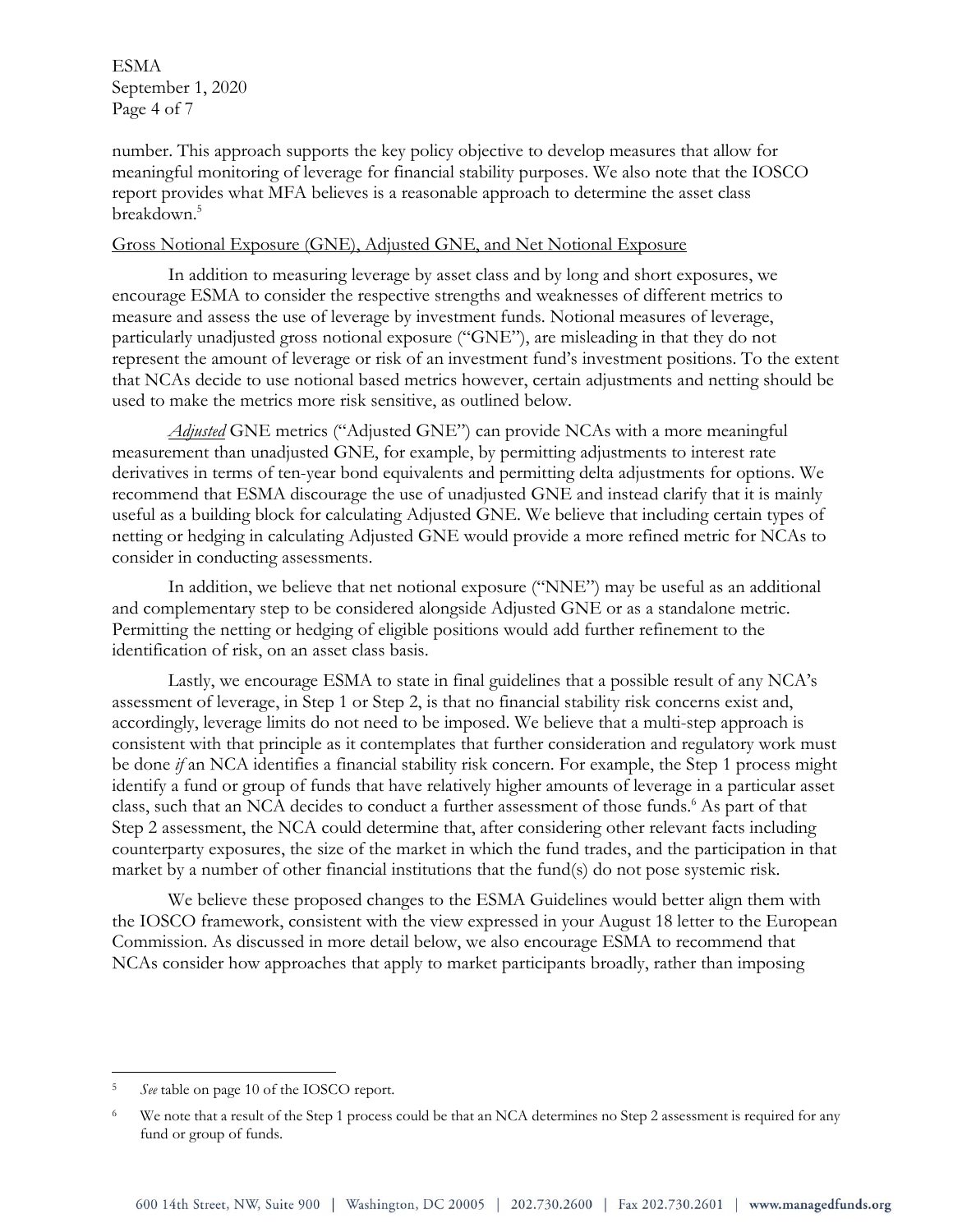ESMA September 1, 2020 Page 5 of 7

leverage limits on individual investment funds, could be more effective to address identified systemic risks

## **Q4. Would you identify other relevant transmission channels?**

No comments.

# **Q5. What are your views on using not only leverage indicators, but also other types of indicator such as those indicated under Table 2 of the draft Guidelines? Do you agree with the list of indicators provided?**

MFA agrees that NCAs should consider supplementary data points in combination with leverage metrics to develop a more comprehensive assessment.<sup>7</sup> In addition to the suggested data points in the ESMA Guidelines, we believe that the IOSCO report contains a useful list of additional data points that would help NCAs assess what type(s) of leverage a fund is using, how the fund is using, measuring and managing its leverage, and how the use of leverage might impact the fund if it had to unwind. Because leverage can decrease risk, it is important for NCAs to develop an analytical approach that distinguishes between leverage that increases risk and leverage that decreases risk. Consistent with this, we encourage ESMA to modify its Guidelines to recommend NCAs consider what types of derivatives a fund is using and whether those derivatives are used primarily for hedging/risk management purposes or for other purposes. We believe this additional information and comprehensive approach would enable NCAs to better determine what risks, if any, are created by a fund's use of leverage and whether such risks would rise to the level of a threat to financial stability.

It is important for NCAs to look at the activities of investment funds in context with other types of financial institutions that provide similar services. To the extent that NCAs look at investment funds in isolation, it may create a misleading impression of the relative size or complexity of a fund. Similarly, NCAs should consider the relative size and importance of the market and industry in which a fund operates to determine whether any risks might be systemic in nature.

We are concerned that the ESMA Guidelines do not adopt this framework for assessing potential systemic risk. Instead, the ESMA Guidelines recommend NCAs assess funds "according to the absolute value of the indicators and the relative value, compared to funds of the same type and other alternative funds."<sup>8</sup> We fundamentally disagree that NCAs can conduct an assessment of sytemic risk by comparing funds only to other similar funds, rather than assessing funds in the context of the markets in which they operate. We also believe that comparing funds only to other similar funds too narrowly focuses only on one entity type within a much larger ecosystem, which is fundamentally inconsistent with a markets-based approach to assessing systemic risk. We strongly encourage ESMA to modify this approach and recommend NCAs assess funds in a broader context.

**Q6. What are your views on using not only AIFMD data but also other external data sources to perform the assessment? Which types of external data sources would you consider more** 

We note that this is consistent with the recommended approach in the IOSCO report.

<sup>8</sup> Paragraph 1 in Annex II of the ESMA Guidelines.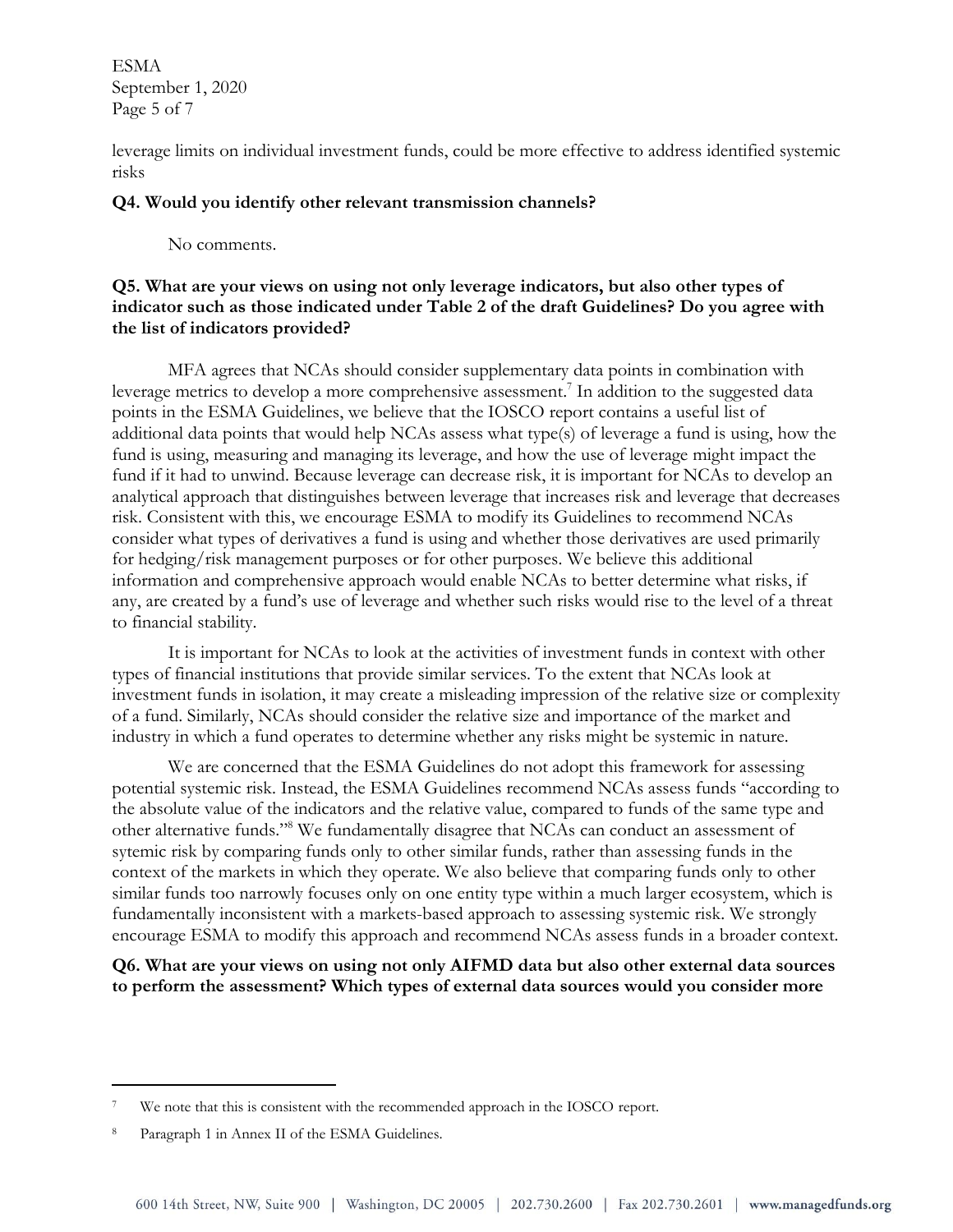ESMA September 1, 2020 Page 6 of 7

## **useful for the purpose of performing the assessment under Step 2, other than those already identified in Annex of to the draft Guidelines?**

We believe that NCAs should use relevant data to conduct their assessments. In considering whether additional data sources are needed, we encourage NCAs to identify data they already collect under the AIFMD as well as other regulations to minimize creating additional reporting costs on the industry if not necessary. We note in that regard, the March 31, 2020 position paper from the Alternative Investment Management Association discussing how regulators may consider revisions to reporting under AIFMD, which MFA provided input on and generally supports. We also encourage NCAs to appropriately tailor any additional data requests to information that is needed for their assessment and to ensure they have strong confidentiality and data protection measures in place before requesting such data.

### **Q7. Which other restrictions would you consider as appropriate?**

We believe that any regulations intended to address identified financial stability risks should be applied to all market participants in a manner that is even-handed and limits opportunities for regulatory arbitrage. With a comprehensive focus on markets and investing activities, regulators can strengthen the system as a whole, rather than merely changing characteristics of certain isolated individual market participants or categories of market participants. While we recognize that Article 25 of the AIFMD contains regulatory authority to set limits on the use of leverage by alternative investment funds, we believe this approach fails to address the goals of overall systemic risk regulation by targeting the activities of only a small portion of the financial sector in ways that will be both ineffective and disproportionately harmful. We encourage ESMA to modify its Guidelines to acknowledge this important point and recommend that NCAs consider how a broader, marketsbased approach to addressing identified systemic risks could be more effective than imposing leverage limits on individual funds.

We also note that the Guidelines recommend that NCAs consider restrictions on funds managed by non-EU fund managers ("AIFMs"), despite the fact that Article 25 of the AIFMD does not apply to non-EU AIFMs. We disagree with this recommendation as it is inconsistent with the scope of the AIFMD and is likely to create an unlevel playing field across different Member States. Because of the likelihood of such an outcome, we also believe the recommendation is inconsistent with the objectives of the Capital Markets Union. We encourage ESMA to delete this recommendation in its final guidelines.

# **Q8. What are your views on the application of the leverage limits? Should those be applied only on the single fund or, where appropriate, limits should also be applied on group of funds? In this case, how would you identify the group of funds?**

No comments.

#### **Q9. How would you assess the efficiency of leverage limits in mitigating excessive leverage?**

We encourage ESMA to modify this question to better reflect the underlying policy objective of limiting financial stability risks, not simply limiting leverage. We believe that as drafted, the question mistakenly focuses on a different objective than the policy basis for imposing leverage